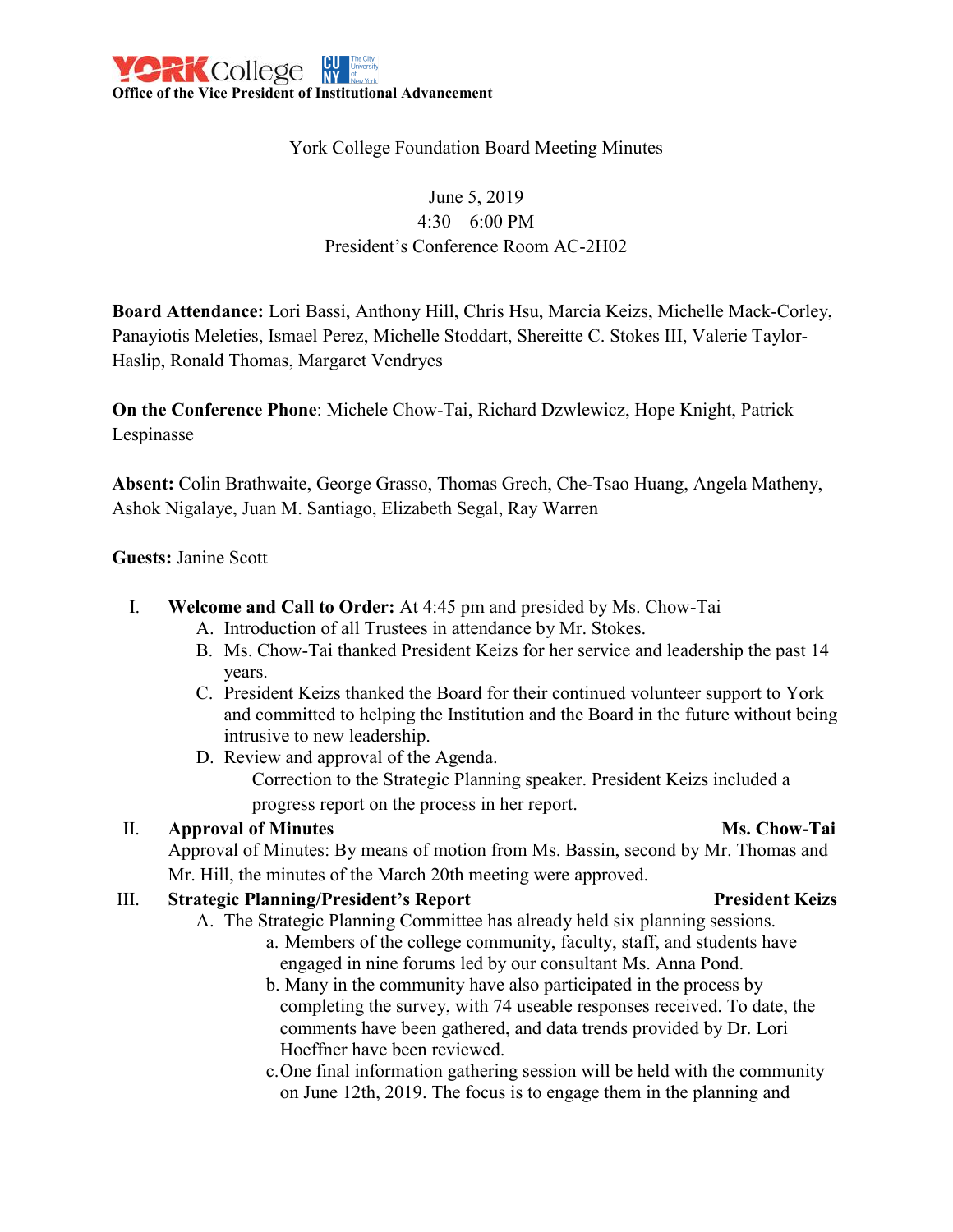

receive input in their vision of the future of York as partners. Ms. Chow-Tai and Ms. Knight will attend the June 12th information gathering session.

B. The CUNY Presidents have had their second meeting with the new Chancellor, Felix V. Matos Rodriguez. He served at Hostos for six years, Queens College five years and is very conversant with the issues facing CUNY.

## **IV. Advancement Committee Ms. Knight**

- A. Review of the current progress report. The revenue goal for this fiscal year is \$579,310. \$119.724.76 is needed to reach the goal. A direct mailing campaign and other solicitations are planned to make up the deficit.
- B. Shelley Greenhaus made his 2nd donation of \$500.
- C. Merit Scholarship Reception **Ms. Bassin** The Merit Scholarship was well received. One hundred fifty-six in attendance, 190 hard RSVP, and 240 soft yes. \$7000 in raffle sales to the Fund for York. We exceeded our goal of \$100,000 with \$121,865 raised. The next event is scheduled for April 23rd, 2020. Possible venues are located in Queens. Our committed honorees are Professor Emiratis Elena Borstein and CEO, Chris Roker of NYC Health & Hospitals. Santander Bank is a potential honoree.

## V. **Board Development/Nominating Committee Report Mr. Stokes III**

# A. Received formal notification of Rabbi Hank Sheinkopf, Ph.D. resignation.

- B. Discussion about whom should replace Rabbi Sheinkopf and Patrick T. MacKrell. Angelo E. Gousse, Lorraine Patten and early student leaders are possible candidates for filling the empty seats.
- C. Expiring terms of trustees and renewing of terms.
	- a.President Keizs to make initial contact.
		- b.Ms. Chow-Tai has spoken with Mr. Lespinase, and he's committed to be reappointed.

## VI. **Finance & Audit Committee Report Mr. Dzwlewicz**

- A. Review of the financial report.
- B. Management fees- There was a discussion of fees associated with non-endowed and endowed gifts. President Keizs moved the discussion forward.
	- a.Mr. Stokes clarified the Foundation would charge a one-time administrative fee of 5% on all non-endowed gifts and a one-time administrative fee of 1.5% on all endowed accounts and a 2.5% annual management fee on all endowed accounts.
	- b.The effective date of July 1st, 2019, was confirmed.
	- c.Motion moved to the floor by Ms. Chow-Tai.
		- i. Objections none.
		- ii. Unanimously passed.

## **VII. Other Business**

- A. Ms. Mack-Corley, President of the Alumni Association Inc. gave a recap of FY2019-2020 gifts the association awarded to York college. The association award nearly \$25,000 to various scholarships and departmental aid.
- B. Mr. Stokes reported on behalf of Dr. Brathwaite that NYU Langone Medical School Program received approval from the state. The cohort of 24 students begins the 5-year program in August. The program is seeking to create a pipeline